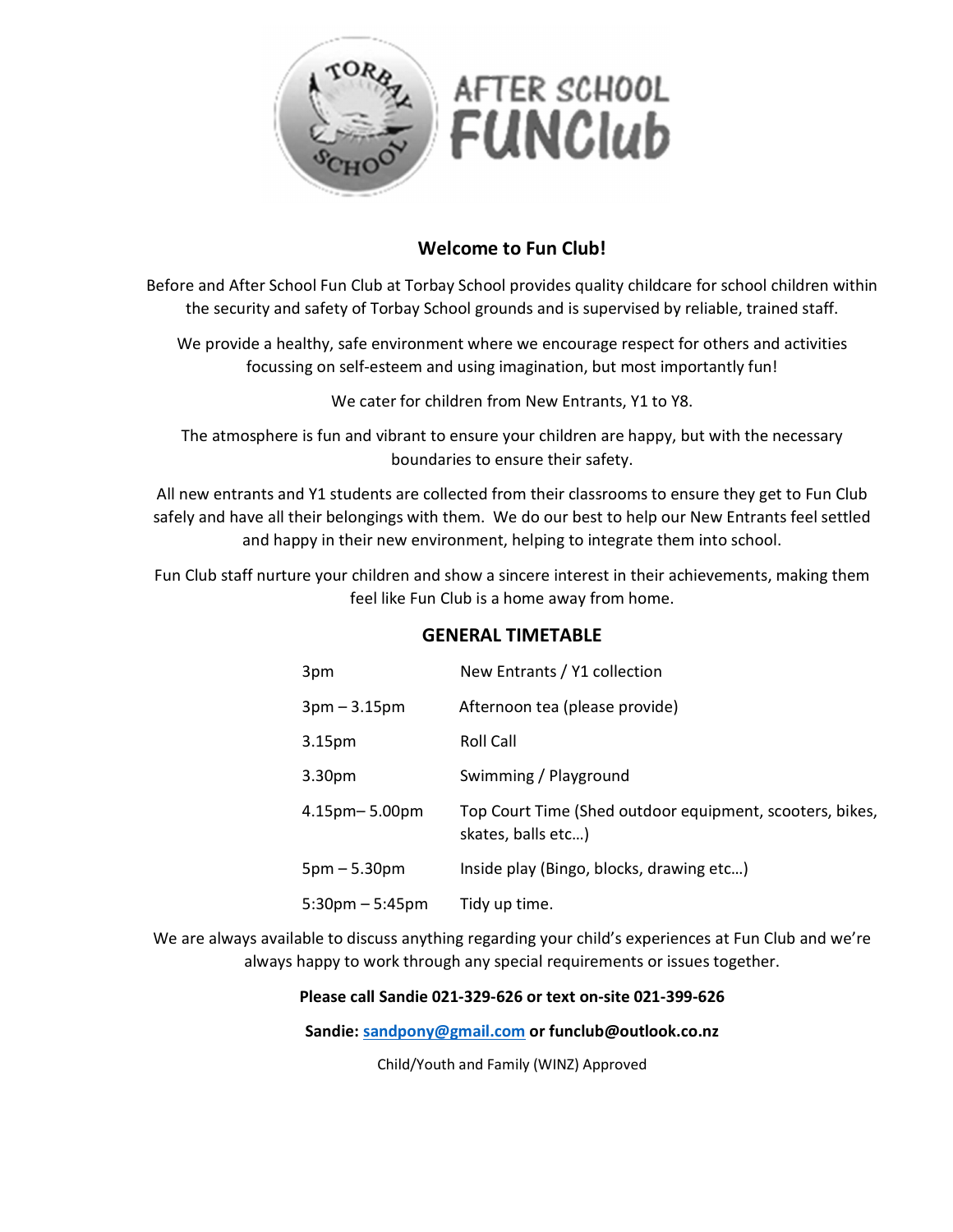

 $\overline{1}$ 

| 2022 Pricing                                                          |              |                                        |  |
|-----------------------------------------------------------------------|--------------|----------------------------------------|--|
|                                                                       | <b>DAILY</b> | <b>FULL WEEK</b>                       |  |
| <b>ONE Child PM</b><br>Session                                        | \$18.50      | \$92.50                                |  |
| <b>TWO Children PM session</b>                                        | \$37.00      | \$185.00                               |  |
| $7:00 - 7:30$ am Drop Off                                             | \$11.00      | \$55.00                                |  |
| 7.30 am Drop Off                                                      | \$10.00      | \$50.00                                |  |
| Casual PM                                                             | \$26.00      |                                        |  |
| Casual AM                                                             | \$15.00      | Casual<br>\$41 Daily                   |  |
| <b>Both AM/PM</b><br>1 Child / 7AM<br><b>Full week discount</b>       | \$29.50      | \$147.50<br>-\$10 discount<br>\$137.50 |  |
| <b>Both AM/PM</b><br>2 Children / 7AM<br><b>Full week discount</b>    | \$59.00      | \$295.00<br>-\$10 discount<br>\$275.00 |  |
| <b>Both AM/PM</b><br>1 Child / 7:30AM<br><b>Full week discount</b>    | \$28.50      | \$142.50<br>-\$10 discount<br>\$132.50 |  |
| <b>Both AM/PM</b><br>2 Children / 7:30AM<br><b>Full week discount</b> | \$57.00      | \$285.00<br>-\$10 discount<br>\$265.00 |  |

| Holidays per child | $7.30$ am $-5.45$ pm | \$44.00 |  |
|--------------------|----------------------|---------|--|
|--------------------|----------------------|---------|--|

| Check out our website:       | Like us on Facebook:             |
|------------------------------|----------------------------------|
| www.afterschoolfunclub.co.nz | AfterSchoolFunClubAtTorbaySchool |
| Outlook address:             | Sandie Pedersen (Owner):         |

Funclub@outlook.co.nz sandpony@gmail.com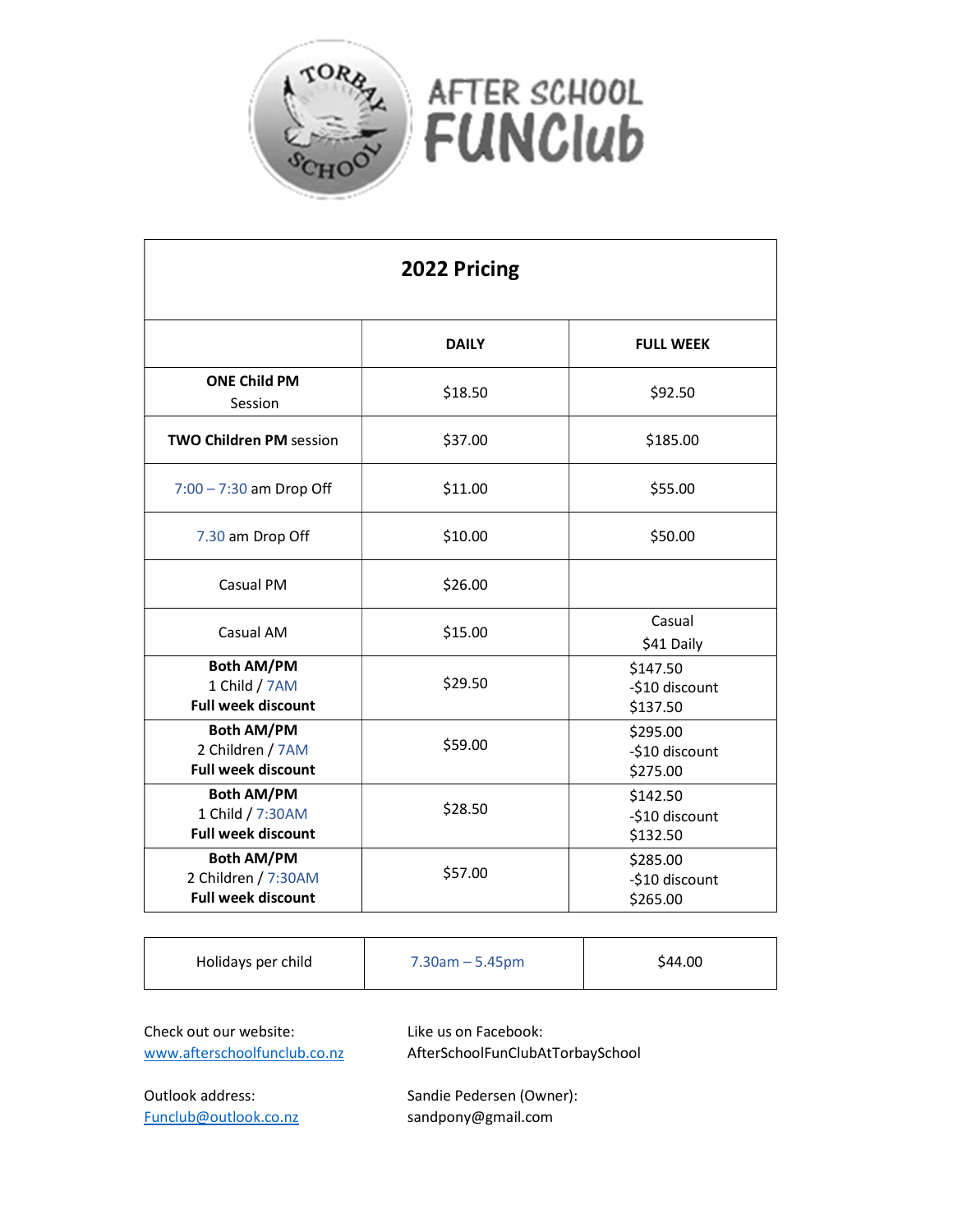| <b>Bank Details</b> |  |
|---------------------|--|
| Phone number        |  |
| Sign out & MM       |  |
| DB / Email Form     |  |
| Outlook             |  |
| Started             |  |

### AFTER SCHOOL FUN CLUB ENROLMENT FORM

| Commitment: Both parties commit to the booking during school term only.<br>By Cash or Internet Banking for booked days including public holidays. Pre-pay on or before<br>Monday of current week 10% interest applied to late payments.<br>All the above information is confidential and for the use of ASFC only.<br>Termination: Two weeks' notice shall be given by either party.<br>Lockdown / Pandemic / Emergency / School closure, where Government or Torbay School require Fun Club to close;<br>payment is to be made for the current week as booked. Thereafter No payment is due until we reopen.<br>Non-Violence Policy: Physical of Verbal. Any child threatening the safety of other children in our care will be asked<br>I agree to pay fees as stipulated and hereby authorise my child / children to attend the After School Fun Club programme<br>at Torbay School.<br>Date:<br>the control of the control of the control of the control of the control of the control of<br>Please tick the days you would like to enrol your child/children.<br><b>Casual Dates:</b><br><b>TUE</b><br><b>WED</b><br>THU<br>FRI<br>7:00<br>7:30<br>AM<br>PM<br>$\sim$ negarangnag ar wish ta saa a samu<br>waanamana nalisias and nuqaaduun |                                           |  |  |
|--------------------------------------------------------------------------------------------------------------------------------------------------------------------------------------------------------------------------------------------------------------------------------------------------------------------------------------------------------------------------------------------------------------------------------------------------------------------------------------------------------------------------------------------------------------------------------------------------------------------------------------------------------------------------------------------------------------------------------------------------------------------------------------------------------------------------------------------------------------------------------------------------------------------------------------------------------------------------------------------------------------------------------------------------------------------------------------------------------------------------------------------------------------------------------------------------------------------------------------------------|-------------------------------------------|--|--|
|                                                                                                                                                                                                                                                                                                                                                                                                                                                                                                                                                                                                                                                                                                                                                                                                                                                                                                                                                                                                                                                                                                                                                                                                                                                  |                                           |  |  |
|                                                                                                                                                                                                                                                                                                                                                                                                                                                                                                                                                                                                                                                                                                                                                                                                                                                                                                                                                                                                                                                                                                                                                                                                                                                  |                                           |  |  |
|                                                                                                                                                                                                                                                                                                                                                                                                                                                                                                                                                                                                                                                                                                                                                                                                                                                                                                                                                                                                                                                                                                                                                                                                                                                  |                                           |  |  |
|                                                                                                                                                                                                                                                                                                                                                                                                                                                                                                                                                                                                                                                                                                                                                                                                                                                                                                                                                                                                                                                                                                                                                                                                                                                  |                                           |  |  |
|                                                                                                                                                                                                                                                                                                                                                                                                                                                                                                                                                                                                                                                                                                                                                                                                                                                                                                                                                                                                                                                                                                                                                                                                                                                  |                                           |  |  |
|                                                                                                                                                                                                                                                                                                                                                                                                                                                                                                                                                                                                                                                                                                                                                                                                                                                                                                                                                                                                                                                                                                                                                                                                                                                  | Home Tel:                                 |  |  |
|                                                                                                                                                                                                                                                                                                                                                                                                                                                                                                                                                                                                                                                                                                                                                                                                                                                                                                                                                                                                                                                                                                                                                                                                                                                  |                                           |  |  |
|                                                                                                                                                                                                                                                                                                                                                                                                                                                                                                                                                                                                                                                                                                                                                                                                                                                                                                                                                                                                                                                                                                                                                                                                                                                  | Home Tel:                                 |  |  |
|                                                                                                                                                                                                                                                                                                                                                                                                                                                                                                                                                                                                                                                                                                                                                                                                                                                                                                                                                                                                                                                                                                                                                                                                                                                  | Emergency Contacts: (Other than parent/s) |  |  |
|                                                                                                                                                                                                                                                                                                                                                                                                                                                                                                                                                                                                                                                                                                                                                                                                                                                                                                                                                                                                                                                                                                                                                                                                                                                  |                                           |  |  |
|                                                                                                                                                                                                                                                                                                                                                                                                                                                                                                                                                                                                                                                                                                                                                                                                                                                                                                                                                                                                                                                                                                                                                                                                                                                  |                                           |  |  |
|                                                                                                                                                                                                                                                                                                                                                                                                                                                                                                                                                                                                                                                                                                                                                                                                                                                                                                                                                                                                                                                                                                                                                                                                                                                  |                                           |  |  |
|                                                                                                                                                                                                                                                                                                                                                                                                                                                                                                                                                                                                                                                                                                                                                                                                                                                                                                                                                                                                                                                                                                                                                                                                                                                  |                                           |  |  |
|                                                                                                                                                                                                                                                                                                                                                                                                                                                                                                                                                                                                                                                                                                                                                                                                                                                                                                                                                                                                                                                                                                                                                                                                                                                  |                                           |  |  |
|                                                                                                                                                                                                                                                                                                                                                                                                                                                                                                                                                                                                                                                                                                                                                                                                                                                                                                                                                                                                                                                                                                                                                                                                                                                  |                                           |  |  |
|                                                                                                                                                                                                                                                                                                                                                                                                                                                                                                                                                                                                                                                                                                                                                                                                                                                                                                                                                                                                                                                                                                                                                                                                                                                  | Payments:<br>Privacy:                     |  |  |
|                                                                                                                                                                                                                                                                                                                                                                                                                                                                                                                                                                                                                                                                                                                                                                                                                                                                                                                                                                                                                                                                                                                                                                                                                                                  | to leave after two warnings.              |  |  |
|                                                                                                                                                                                                                                                                                                                                                                                                                                                                                                                                                                                                                                                                                                                                                                                                                                                                                                                                                                                                                                                                                                                                                                                                                                                  |                                           |  |  |
|                                                                                                                                                                                                                                                                                                                                                                                                                                                                                                                                                                                                                                                                                                                                                                                                                                                                                                                                                                                                                                                                                                                                                                                                                                                  | Sign:                                     |  |  |
|                                                                                                                                                                                                                                                                                                                                                                                                                                                                                                                                                                                                                                                                                                                                                                                                                                                                                                                                                                                                                                                                                                                                                                                                                                                  |                                           |  |  |
|                                                                                                                                                                                                                                                                                                                                                                                                                                                                                                                                                                                                                                                                                                                                                                                                                                                                                                                                                                                                                                                                                                                                                                                                                                                  | <b>Start Date:</b>                        |  |  |
|                                                                                                                                                                                                                                                                                                                                                                                                                                                                                                                                                                                                                                                                                                                                                                                                                                                                                                                                                                                                                                                                                                                                                                                                                                                  | <b>MON</b>                                |  |  |
|                                                                                                                                                                                                                                                                                                                                                                                                                                                                                                                                                                                                                                                                                                                                                                                                                                                                                                                                                                                                                                                                                                                                                                                                                                                  |                                           |  |  |

 If you have any questions about the programme or wish to see a copy of the programme policies and procedures. Please view these on our website www.afterschoolfunclub.co.nz or speak to a member of staff at the programme.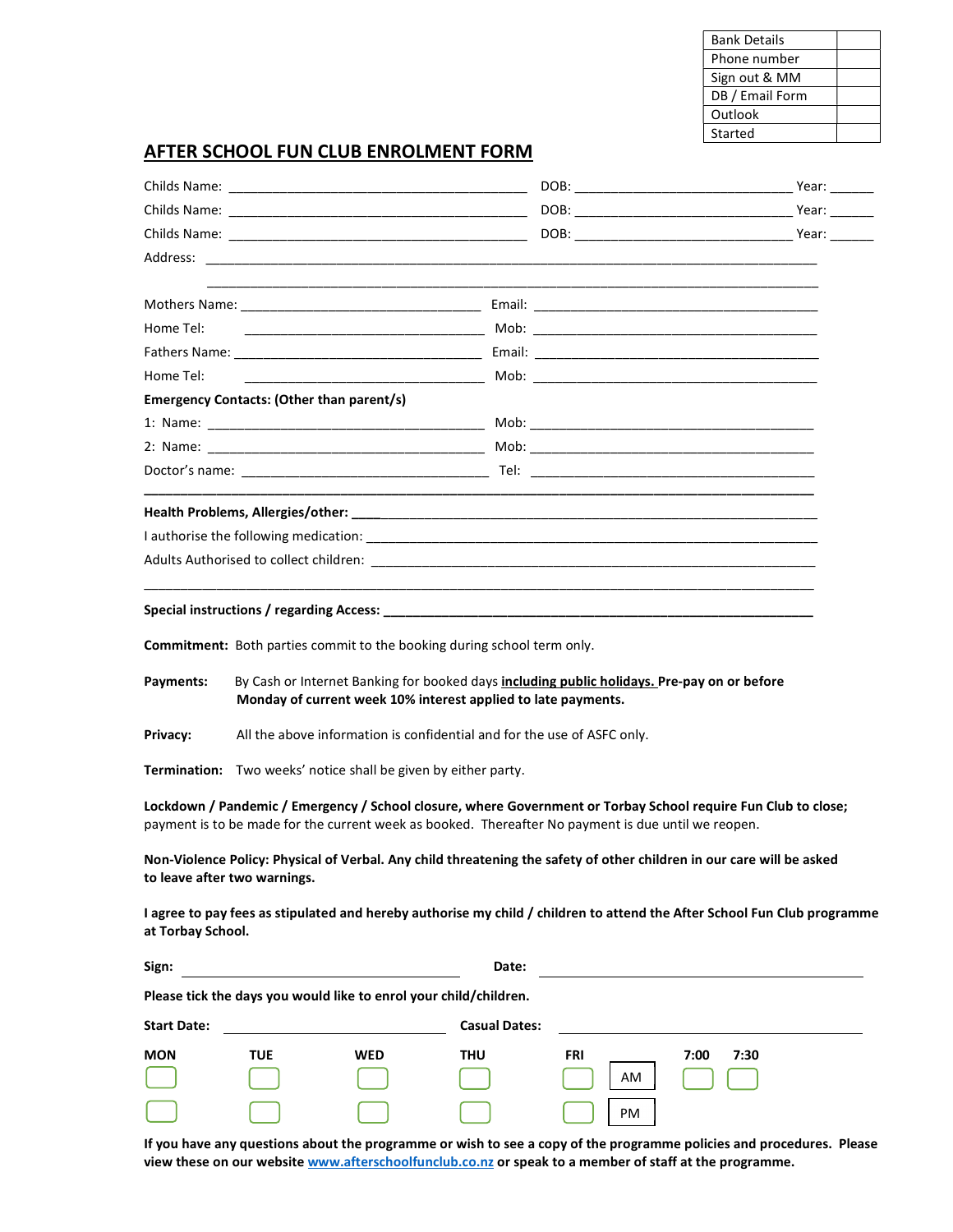## EMAIL CONFIRMATION & PHOTO PERMISSION SLIP

Child / Children's Name:

| Mum's current email address: / Mum's Current mobile phone number:                                                                                                                                                              |
|--------------------------------------------------------------------------------------------------------------------------------------------------------------------------------------------------------------------------------|
| Dad's current email address: / Dad's Current mobile phone number:                                                                                                                                                              |
| I authorise After School Fun Club to add me to the mailing list for Fun Club use only.<br>I approve   disapprove   of photos of my child / children being published on<br>the After School Fun Club website and Facebook page. |
| Sign:<br><u> 2000 - Jan James James James James James James James James James James James James James James James James Ja</u>                                                                                                 |
| <b>Start date:</b>                                                                                                                                                                                                             |

\_\_\_\_\_\_\_\_\_\_\_\_\_\_\_\_\_\_\_\_\_\_\_\_\_\_\_\_\_\_\_\_\_\_\_\_\_\_\_\_\_\_\_\_\_\_\_\_\_\_\_\_\_\_\_\_\_\_\_\_\_\_\_\_\_\_\_\_\_\_\_\_\_\_\_

End date: \_\_\_\_\_\_\_\_\_\_\_\_\_\_\_\_\_\_\_\_\_\_\_\_\_\_\_\_\_\_